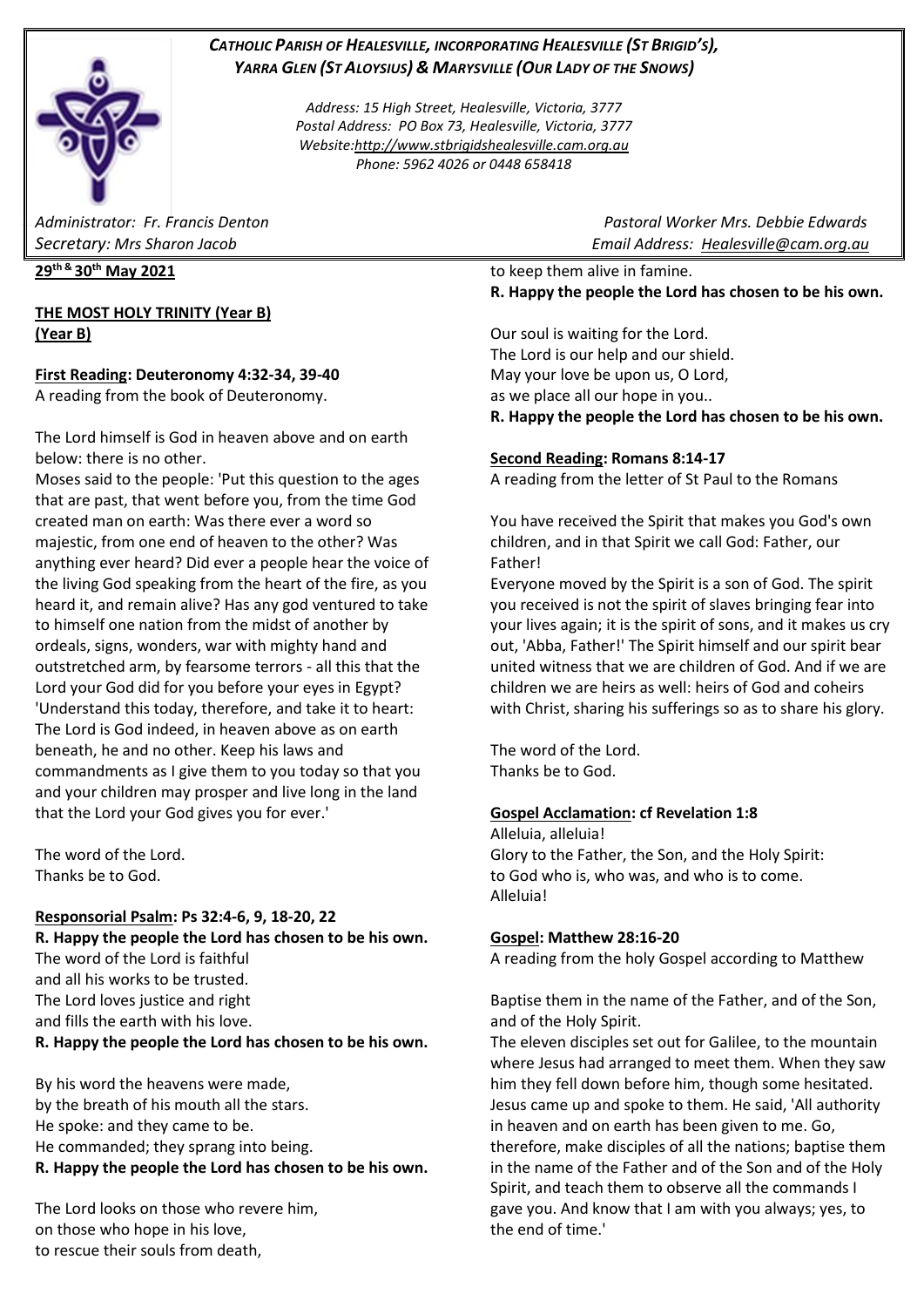#### **General Intercessions**

#### **LITURGY OF THE EUCHARIST**

## **Thanksgiving – 23RD May 2021**

**St Brigid's Healesville,**  Thanksgiving: \$332.35 Presbytery: \$209.45

## **St Aloysius, Yarra Glen – 16th May 2021**

Thanksgiving: \$220.00 Presbytery: \$228.15 Special Collection: \$107.70 Yarra Glen Op Shop: \$4500

**Our Lady of the Snows, Marysville 20th May 2021**  Thanksgiving: \$50.00

## **Care Group Meeting – Covid Restrictions dependant. Everyone must QR as they enter the hall.**

Our next care group meeting will be Friday 4<sup>th</sup> June. 1.30 to 3.30pm in the parish hall. All Welcome

**QR CODE APP** - Please download the Services Victoria app from the Apple App Store for iPhones [\(https://bit.ly/SBHCO\)](https://bit.ly/SBHCO), or the Google Play Store for Android phones [\(https://bit.ly/SBSAFE\)](https://bit.ly/SBSAFE). This will make the check in a bit more efficient



**Parish Rosters! Can you help?** This is a shout out for volunteers for the following rosters:

Reading, Church cleaning and Sunday Cuppas. If you can go on our roster please

let Denise O'Dwyer or the office know. Denise will get the rosters

together in the next week or so. "Many hands make light work"

# **Attention Hall Users:**

Each time you use the hall can you please fill in the calendar on the bench in the kitchen. If you have any upcoming dates, can you please book them in the calendar also. We are trying to keep a track of who is using the hall and when. As there are so many groups and all having your own keys it is hard to keep track. It is expected if you use the hall, you leave it clean and tidyWe have recently had some issue where it has not been left clean. Every person who enters the Hall and will be on site for more

than 15 minutes **MUST** QR register. The scanner codes are up on the entry doors. If you have and queries or concerns please call Sharon 0448 658 418.

#### **Insurance Claim updates:**

#### **St Aloysius Church**:

The insurance claim is now complete. The hot water service has been installed and we are now working on the flooring.

**St Brigid's Church**: Insurance claim almost complete, just a few minor issues that they need to return to fix and we hope to see the return of the tabernacle shortly.

## **St Brigid's Presbytery/Office:**

The presbytery/office is almost back to normal, thank you to everyone who has contributed either financially or gardening or painting and setting up the computer! If you would like to look, drop in on Thursdays between 9-2. Deb & I would love to see you and show you around!



During lockdown staff are working from home. Please call Sharon 0448 658 418. These are trying times. If you would like a chat with Debbie, please call 0448 664 731

#### **RECORDED MASS FOR THIS WEEKEND**

With the latest Government-imposed lockdown for Victoria once again churches are forced to close their doors. As per the last lockdowns, there will be a recorded Mass this weekend available for our parishioners who want to tune in. Hopefully we'll be able to meet again the following the weekend though there is every chance we'll be back to more severely limited numbers. Let's wait and see.

The recorded Mass will be uploaded by Sunday morning via the St Brigid's Youtube channel:

[https://www.youtube.com/channel/UCHsJzN9g\\_LIilDt8a](https://www.youtube.com/channel/UCHsJzN9g_LIilDt8a5vwNig) [5vwNig](https://www.youtube.com/channel/UCHsJzN9g_LIilDt8a5vwNig)

#### **Trinity Sunday and the Sacred Heart of Jesus**

The yearly Solemnity of the Holy Trinity prompts us to grapple with the central mystery at the heart of Christianity: that there is indeed one true God, who is a Communion of three persons, Father, Son and Holy Spirit. We know this not by reason, but by Revelation. The doctrine of the Trinity was unveiled only when the eternally begotten Son assumed a human nature in order to reveal the love of the Father to the world. We come to know the Father through the Son in the Holy Spirit. As Jesus explains to Philip: "Whoever has seen me, has seen the Father" (John 14:9). The incarnation of Jesus Christ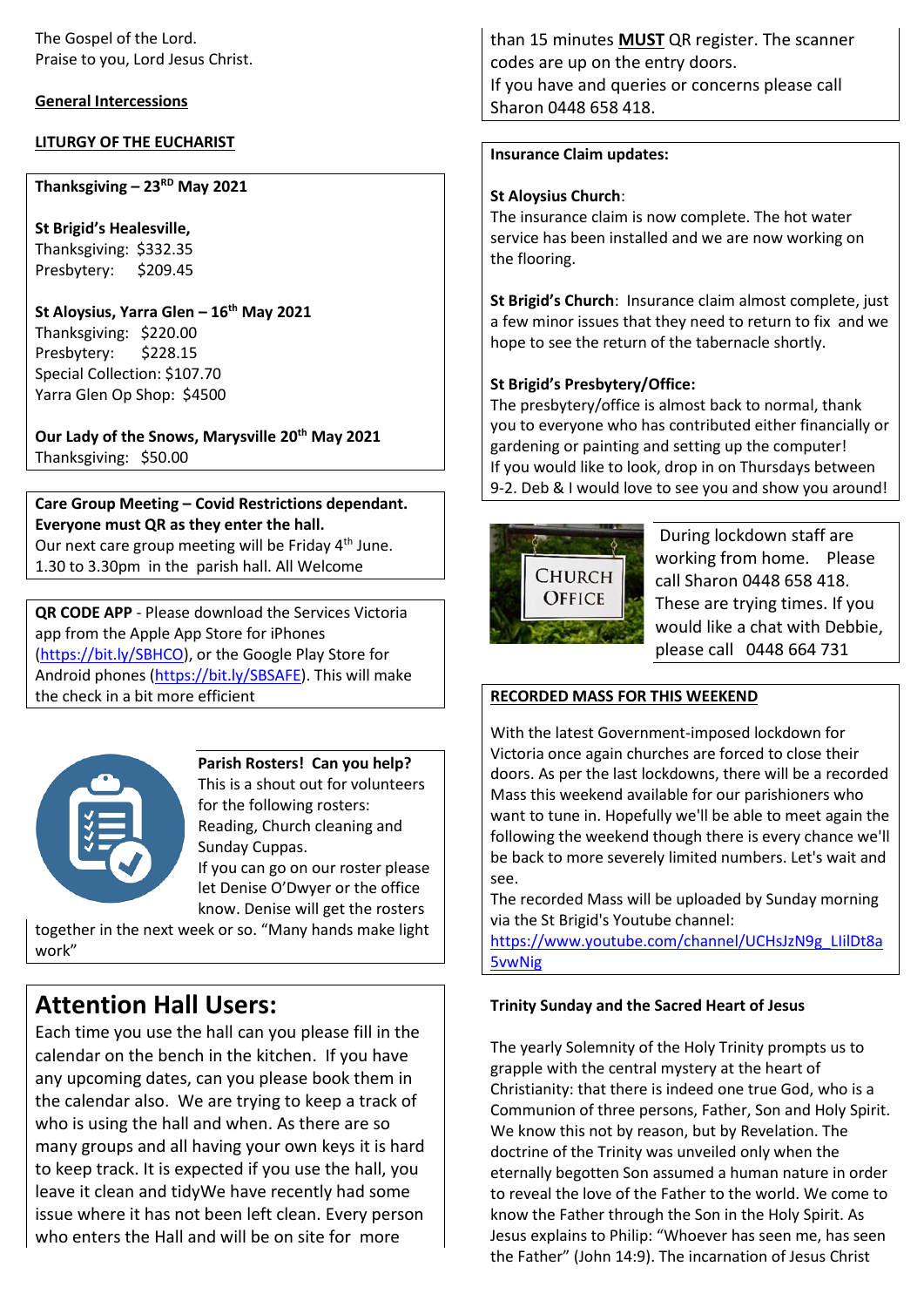keeps the Trinity grounded lest it become a mere intellectual abstraction. God's love is not a distant cosmic force or a philosophical proposition. It is real, personal, and accessible: 'Divine Love in a human heart' as the Australian poet James McAuley put it. This year the feast of the Sacred Heart falls on Friday  $11<sup>th</sup>$  June. However the whole of the month of June is traditionally dedicated in a particular way to the Sacred Heart of Jesus, in much the same way as the month of May is dedicated to Mary. As we approach the Month of June in the coming week we may wish to renew our consecration to the Sacred Heart of Jesus and particularly to the First Friday devotion explained below. The following is an extract from *Catholic Culture*.



Of all devotions, devotion to the Sacred Heart was, and remains, one of the most widespread and popular in the Church. Understood in the light of the Scriptures, the term "Sacred Heart of Jesus" denotes the entire mystery of Christ, the totality of his being, and his person considered in its most intimate essential: Son of God, uncreated wisdom; infinite charity, principal of the salvation and sanctification of mankind. The "Sacred Heart" is Christ, the Word Incarnate, Saviour, intrinsically containing, in the Spirit, an infinite divine-human love for the Father and for his brothers.

#### **The Practice of the First Fridays**

The pious practice of the first Fridays of the month which derives from the "great promises" made by Jesus to St. Margaret Mary. At a time when sacramental communion was very rare among the faithful, the first Friday devotion contributed significantly to a renewed use of the Sacraments of Penance and of the Holy Eucharist. In our own times, the devotion to the first Fridays, even if practised correctly, may not always lead to the desired spiritual fruits. Hence, the faithful require constant instruction so that any reduction of the practice to mere credulity is avoided and an active faith encouraged so that the faithful may undertake their commitment to the Gospel correctly in their lives. They should also be reminded of the absolute preeminence of Sunday, the "primordial feast" (*Sacrosanctum Concilium*), which should be marked by the full participation of the faithful at the celebration of the Holy Mass.

Excepted from the Directory on Popular Piety and the Liturgy

#### **Twelve Promises of Jesus to Saint Margaret Mary**

In the apparitions to St. Margaret Mary Alacoque, Jesus gives these twelve promises for those who are devoted to His Sacred Heart.

- 1. I will give them all the graces necessary for their state of life.
- 2. I will establish peace in their families.
- 3. I will console them in all their troubles.
- 4. They shall find in My Heart an assured refuge during life and especially at the hour of their death.
- 5. I will pour abundant blessings on all their undertakings.
- 6. Sinners shall find in My Heart the source of an infinite ocean of mercy.
- 7. Tepid souls shall become fervent.
- 8. Fervent souls shall speedily rise to great perfection.
- 9. I will bless the homes where an image of My Heart shall be exposed and honoured.
- 10. I will give to priests the power of touching the most hardened hearts.
- 11. Those who propagate this devotion shall have their names written in My Heart, never to be effaced.
- 12. The all-powerful love of My Heart will grant to all those who shall receive Communion on the First Friday of nine consecutive months the grace of final repentance; they shall not die under my displeasure, nor without receiving their Sacraments; My heart shall be their assured refuge at that last hour.

https://www.catholicculture.org/culture/liturgicalyear/o verviews/months/06\_1.cfm

Yours in Christ, Fr Francis Denton



The Winter Appeal will take place at all Masses next weekend. The Lilydale Conference relies heavily on your contributions Either through blankets & warm socks, gloves and hats or monetary Contributions. This will greatly assist us in aiding those we assist In the area. Please give generously as you have in the past. Thank you In anticipation.